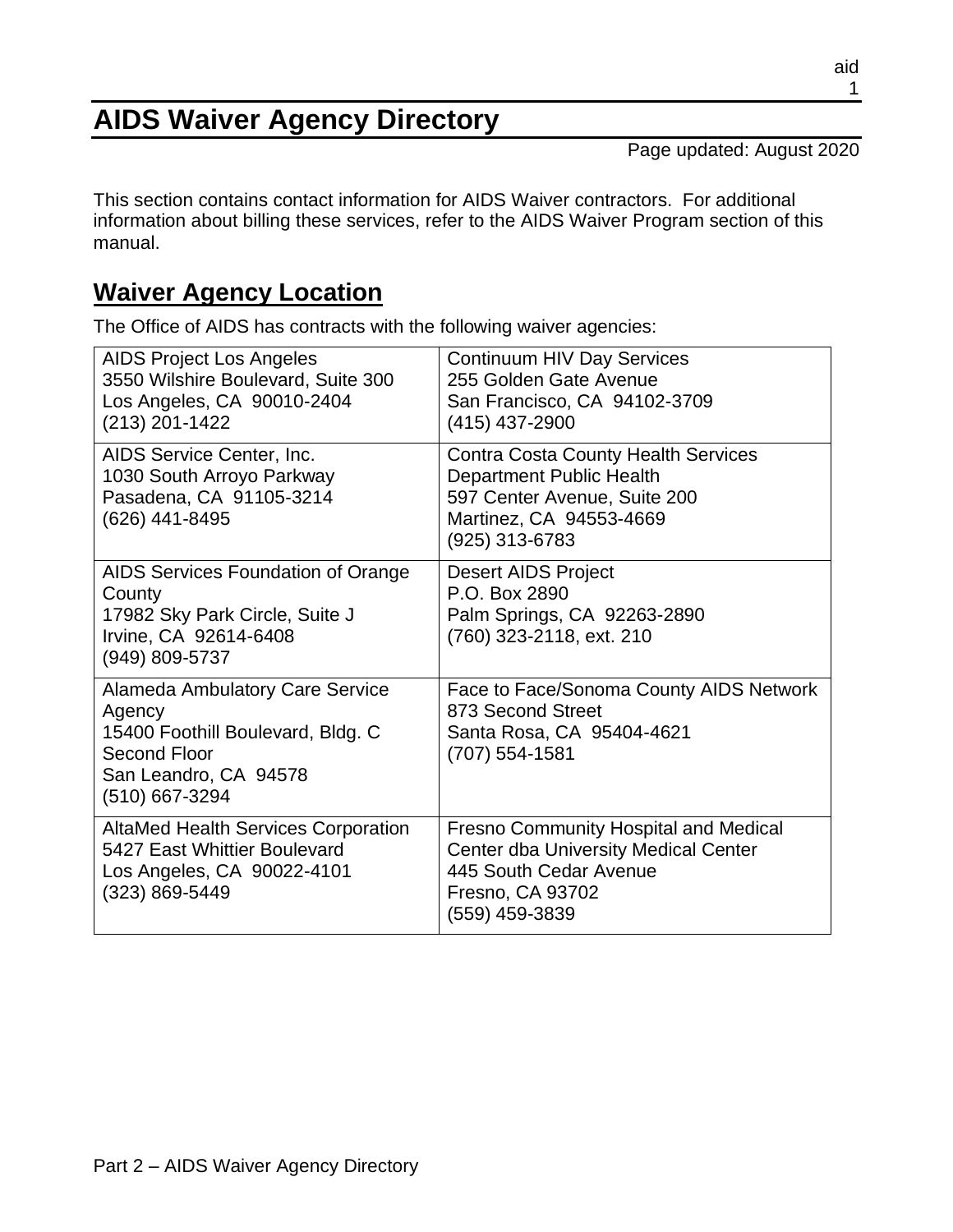#### Page updated: August 2020

| Bay Area Consortium for Quality Health<br>Care, Inc. (AIDS Minority Health<br>Initiative)<br>1440 Broadway, Suite 209<br>Oakland, CA 94612-2022<br>(510) 763-1872 | The Health Trust dba Health Connections<br><b>AIDS Services</b><br>1701-A South Bascom Avenue<br>Campbell, CA 95008-0649<br>(408) 961-9820     |
|-------------------------------------------------------------------------------------------------------------------------------------------------------------------|------------------------------------------------------------------------------------------------------------------------------------------------|
| <b>Community Care Management</b><br>Corporation<br>301 South State Street<br>Ukiah, CA 95482-4421<br>(707) 468-0314                                               | Home Health Care Management, Inc. dba<br><b>CHP Plus</b><br>1398 Ridgewood Drive<br>Chico, CA 95973-7801<br>(530) 343-0727                     |
| Hospice Care Services dba Hospice of<br>Marin<br>150 Nellen Avenue<br>Corte Madera, CA 94925-1133<br>(415) 927-2273                                               | RX Staffing and Home Care<br>4640 Marconi Avenue, Suite 1<br>Sacramento, CA 95821-4316<br>$(916)$ 979-7300                                     |
| <b>Inland AIDS Project</b><br>3756 Elizabeth Street<br>Riverside, CA 92506-2507<br>(909) 784-2437                                                                 | <b>Humboldt County</b><br>St. Joseph's Homecare<br>721 E Street<br>Eureka, CA 95501-1854<br>(707) 443-9332                                     |
| <b>Minority AIDS Project</b><br>5149 West Jefferson Boulevard<br>Los Angeles, CA 90016-3800<br>(323) 936-4949                                                     | St. Mary Medical Center CARE Program<br>1043 Elm Avenue, Suite 300<br>Long Beach, CA 90813-4445<br>(562) 624-4900                              |
| Monterey County Department of Social<br><b>Services</b><br>713 Laguardia Street, Suite A<br>Salinas, CA 93905-3346<br>(831) 755-3425                              | San Diego Hospice and Palliative Care<br>4311 Third Avenue<br>San Diego, CA 92103-1407<br>$(916)$ 278-6309                                     |
| <b>North County Health Services</b><br>150 Valpreda Road, Suite 211<br>San Marcos, CA 92069-2915<br>(760) 736-6725                                                | San Joaquin County<br><b>Public Health Services</b><br>P.O. Box 2009<br>1601 East Hazelton Avenue<br>Stockton, CA 95201-2009<br>(209) 468-3891 |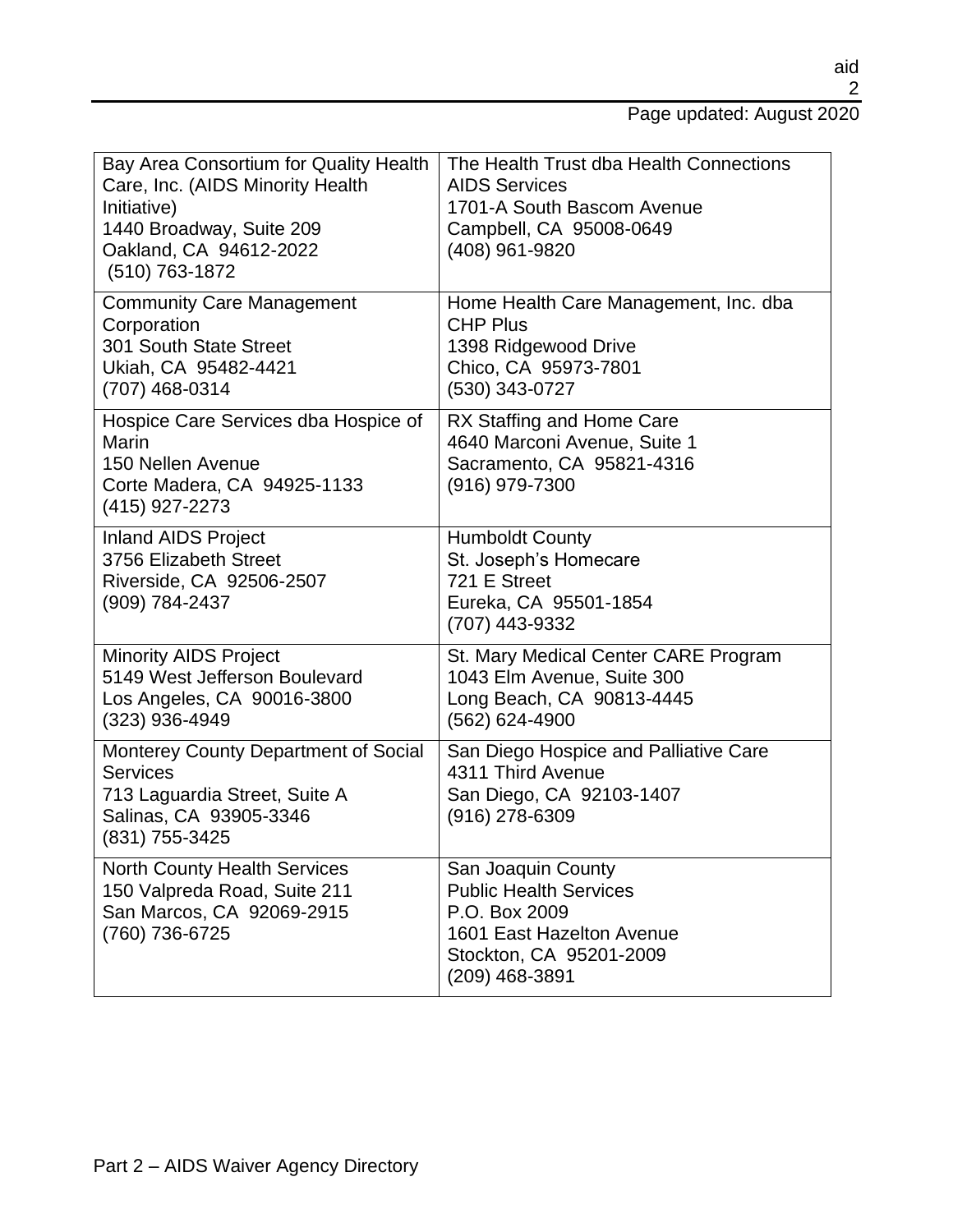#### Page updated: August 2020

| <b>Pacific Pride Foundation</b><br>126 East Haley, Suite A-11<br>Santa Barbara, CA 93101-2389<br>(805) 963-3636                                                        | San Luis Obispo County<br>Department of Public Health<br>2191 Johnson Avenue<br>San Luis Obispo, CA 93401-4534<br>(805) 781-5540                        |
|------------------------------------------------------------------------------------------------------------------------------------------------------------------------|---------------------------------------------------------------------------------------------------------------------------------------------------------|
| Queen of the Valley Hospital<br><b>CARE Network</b><br>3448 Villa Lane, Suite 102<br>Napa, CA 94558-2908<br>(707) 251-2018                                             | San Mateo County<br>Department of Health Services<br>Aging and Adult Services Division<br>225 37th Avenue<br>San Mateo, CA 94403-4399<br>(650) 573-3512 |
| <b>Santa Cruz County</b><br><b>Health Services Agency</b><br>1060 Emeline Avenue, Building F<br>Santa Cruz, CA 95060-1965<br>(831) 454-4730                            | <b>Stanislaus County</b><br><b>Health Services Agency</b><br>830 Scenic Drive, Building 3<br>P.O. Box 3127<br>Modesto, CA 95353-3127<br>(209) 558-7400  |
| Sierra Foothills AIDS Foundation<br>12183 Locksley Lane, Suite 205<br>Auburn, CA 95602-2052<br>(530) 889-2437                                                          | <b>Tarzana Treatment Center</b><br>18646 Oxnard Street<br>Tarzana, CA 91356-1486<br>(818) 342-5897, ext. 2126                                           |
| Sierra Health Resources, Inc.<br>1168 Booster Way<br>P.O. Box 159<br>Angels Camp, CA 95222-0159<br>(209) 736-6792                                                      | <b>Ventura County</b><br><b>Health Care Agency</b><br>3147 Loma Vista Road<br>Ventura, CA 93003-2917<br>(805) 652-6583                                  |
| <b>Solano County</b><br><b>Health and Social Services</b><br><b>Older and Disabled Adult Services</b><br>275 Beck Avenue<br>Fairfield, CA 94533-6822<br>(707) 435-2440 | <b>Westside Community Mental Health</b><br>489 Clementina Street<br>San Francisco, CA 94103<br>(415) 495-6071                                           |